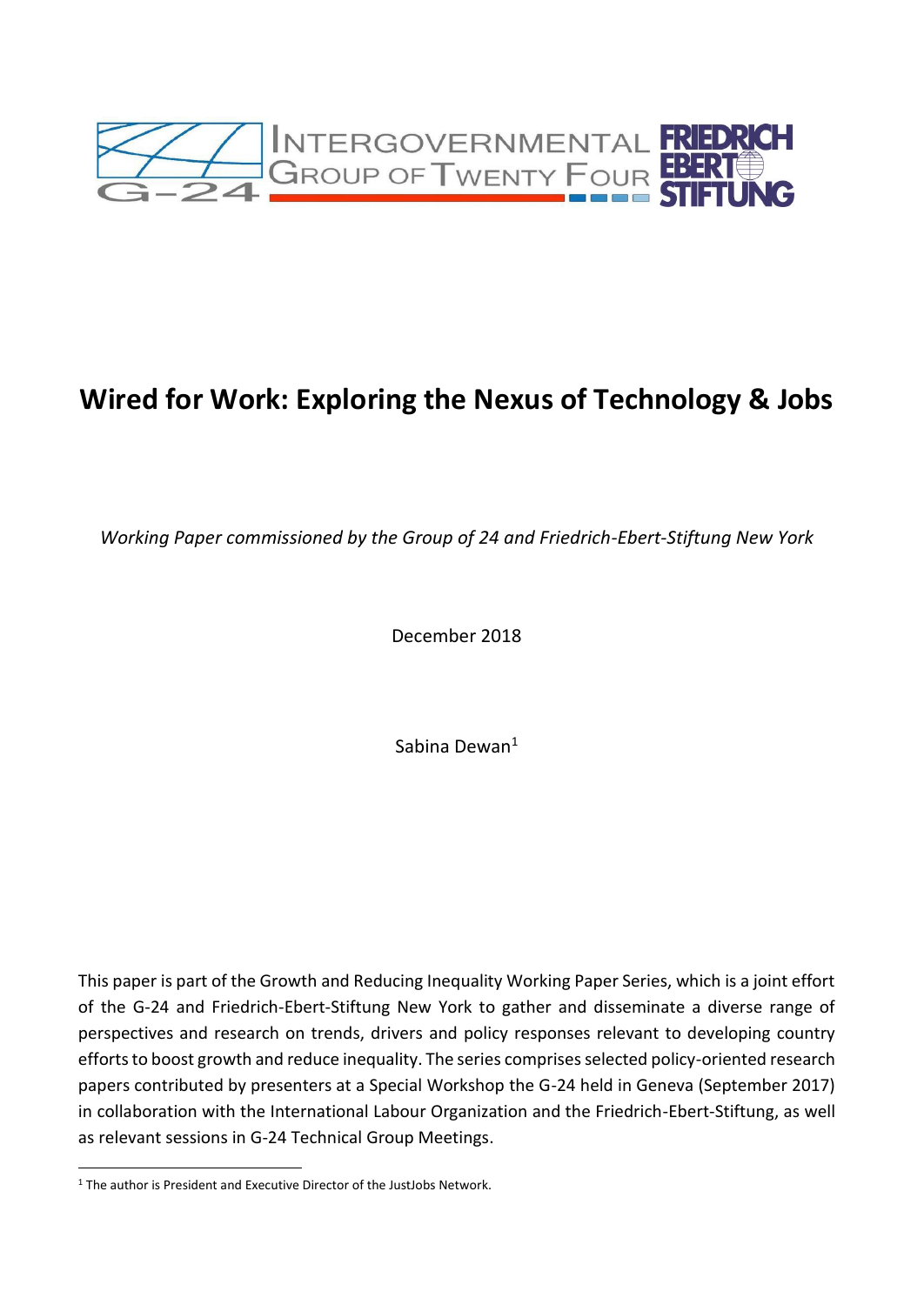#### **Abstract**

As technological advancements proceed at an unprecedented scale and speed upending traditional employment models, researchers across the globe are working frenetically to understand how the world of work is changing and what the future holds. This paper explores the most important questions that scholars, policymakers and practitioners are grappling with in understanding the nexus of technology and jobs. It outlines what we know and where gaps remain. Understanding the potential reach of technological change along with emerging preferences and modes of organization can help us balance priorities across a broad range of actors. There is a need for urgent action to direct the impact that technology has on jobs. This means deliberate choices about work design on the part of employers, exploring new and innovative ways of organizing workers and creating a new set of government policies and regulations to manage the proliferation and effect of technology on jobs.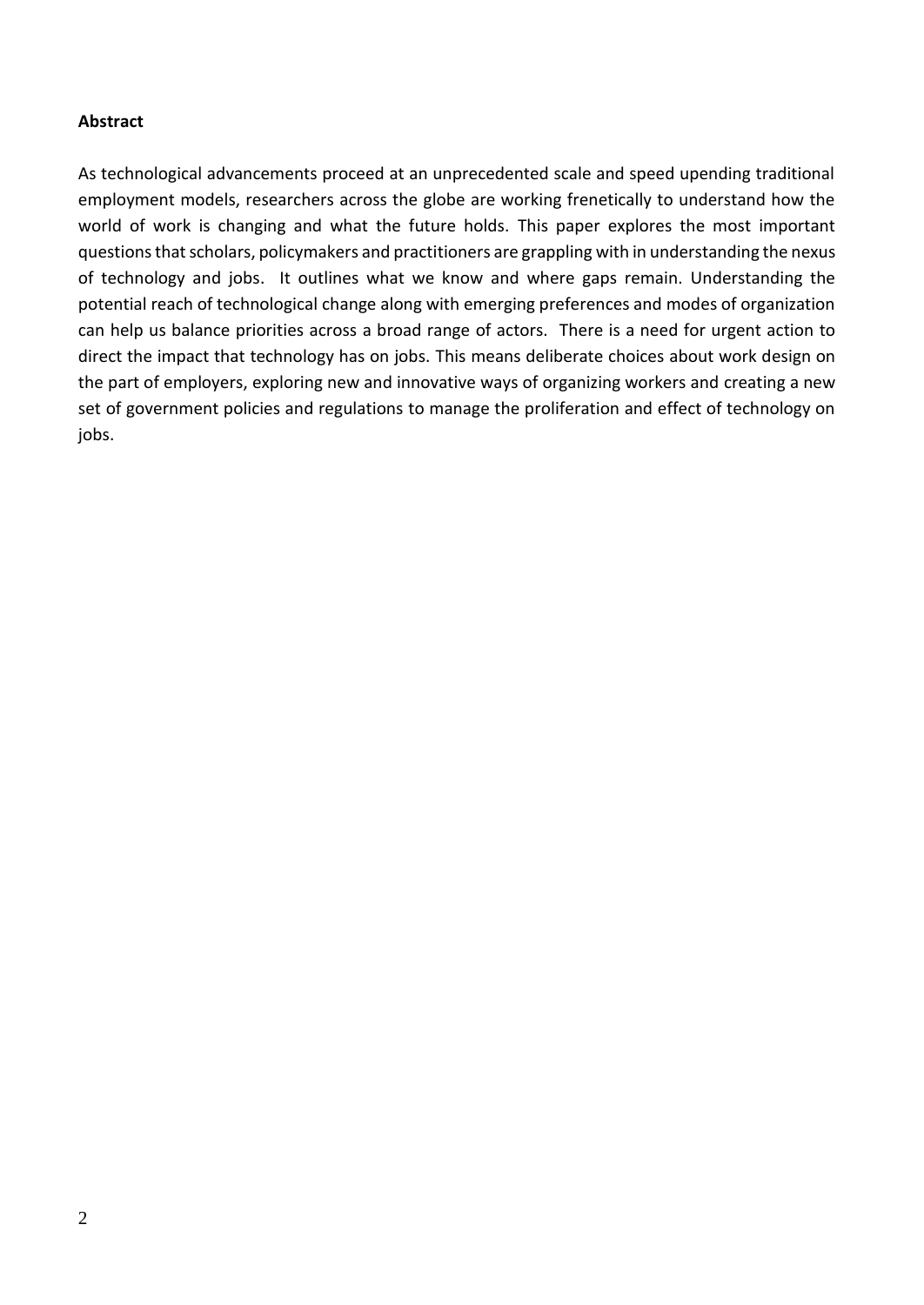# 1. Introduction

Tom Davenport refers to "The Future of Work" as a fabled idea (Davenport, 2018). The Group of 20 (G20) has a workstream dedicated to this theme; the International Labor Organization -- a centenary initiative (ILO, 2017). Scholars worldwide who are part of various initiatives, campaigns and conferences are consumed with unraveling the mysteries of how technology will affect jobs. The desire to predict the future is almost greater than the focus on how to manage the present.

This is understandable. Not only is technology advancing at an unprecedented scale and speed, but the relationship between technology, productivity, and the quantity and quality of jobs is dynamic and context-specific (Dewan & Randolph, 2016). The interaction between technology and jobs in different sectors and across different geographies is contingent on several exogenous factors, making it difficult to parse out its impact. And this is even more pronounced for developing countries that have complex, highly segmented labor markets, and where data and evidence of technology's impact is lacking. Researchers across the globe are working frenetically to resolve the uncomfortable uncertainties.

What we do know is that the Fourth Industrial Revolution, described as the emergence of cyberphysical systems that embed technology into our lives in new ways (Schwab, 2016), is altering the way people live and work everywhere. Building on the digital, computing and communication systems of the Third Industrial Revolution, this current phase is upending traditional employment models at a magnitude and pace faster than the ability of policies and regulations to keep up with the change.

As technology restructures the world of work, the dominant questions on the demand side are about the extent to which technology is, and will, destroy jobs. Will there be a net gain or net loss of employment? What does evidence suggest about which sectors will gain and which stand to lose; and how is technology changing the spatial distribution of jobs? On the supply side, the critical questions are about who has access to the new jobs that technology creates? Which workers are managing to make the transition to this brave new technological world, and which, and how many, will be left behind?

Both sets of questions point to the need for urgent action to direct the impact that technology has on jobs. This means deliberate choices about work design on the part of employers, exploring new and innovative ways of organizing workers and creating a new set of government policies and regulations. On the part of governments, there is first a need for regulation to manage technological advancement while investing in the right education and skills training to equip workers for this ongoing digital revolution. Second, there is a need for safety nets to protect displaced workers from the inevitable churn that technology brings, as well as a need for mechanisms to ensure that the gains from higher levels of productivity and efficiency are distributed widely and equitably across workers (Loungani, 2016).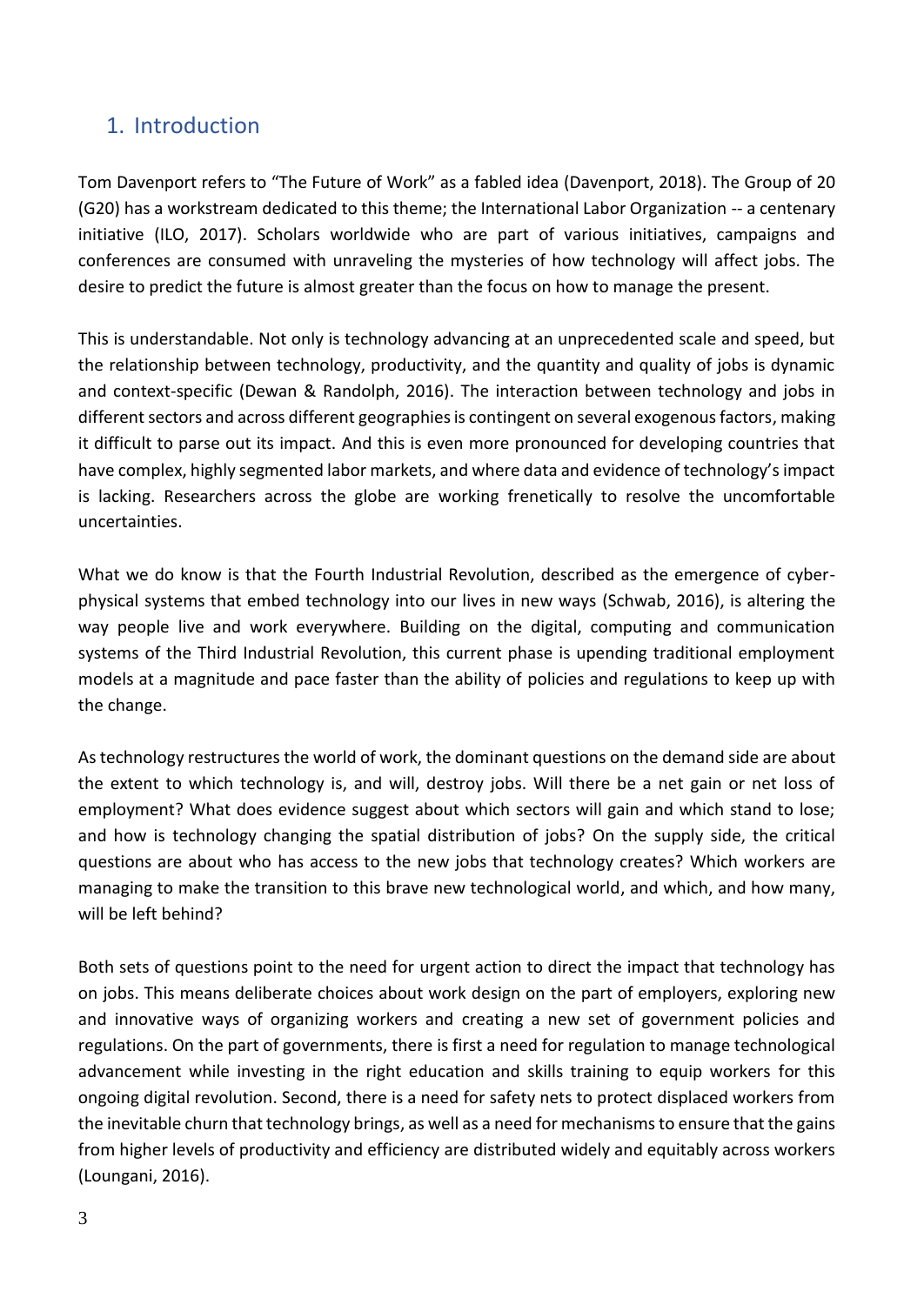The pressing need to understand the impact of technology on employment and workers is fueling a great deal of much needed research, but amidst this frenetic activity, the systemic view is lost. This paper is a contribution toward remedying that. It highlights some of the most important questions that scholars, policymakers and practioners are grappling with in understanding the nexus of technology and jobs, broadly outlining what we know and where gaps remain. Moreover, it ends with some suggestions on how to manage the proliferation and impact of technology on employment.

# 2. Jobs Lost and Jobs Gained: The Demand Side

The World Economic Forum predicts that 7.1 million jobs will be destroyed, while two million new jobs will be created, leading to a net loss of approximately 5.1 million jobs in 15 major developed and emerging economies by 2020 (World Economic Forum, 2016). Based on scenarios across 46 countries, the McKinsey Global Institute estimates that up to one third of work activities could be displaced by 2030, with a midpoint of 15 percent; the proportion varying across countries (Manyika, Lund, *et al.*, 2017). The Organization for Economic Cooperation and Development (OECD) notes that approximately 14 percent of jobs in OECD countries are at risk of automation, while another 32 percent could see significant changes in the way they are carried out (OECD, 2018).

Anxiety over the extent to which technology is and will continue to eliminate jobs is widespread across developed and developing countries. It is unclear whether evolving technologies are augmenting human efforts or replacing them; how these trends are playing out in different sectors and across varying geographies; and ultimately, whether this means that technology is creating more jobs than it is eliminating or vice versa.

## *Automation & Augmentation*

From automated checkout kiosks in supermarkets to the whirring of robots on the factory floor, there is visible evidence that technology is replacing workers. Firms may choose to replace workers with machines when the cost of deploying technology is low, along with the potential for higher rates and volumes of production or service delivery (Manyika, Chui *et al.*, 2017). Although developing countries tend to have a surplus of low-cost labor, the fact that the cost of labor is but one factor in the overall cost of production means that these nations are not immune to automation. The cost to automate, the benefits of labor substitution, regulatory and social considerations in addition to the cost of labor are all factors in the decision to automate (Manyika, Chui *et al.*, 2017).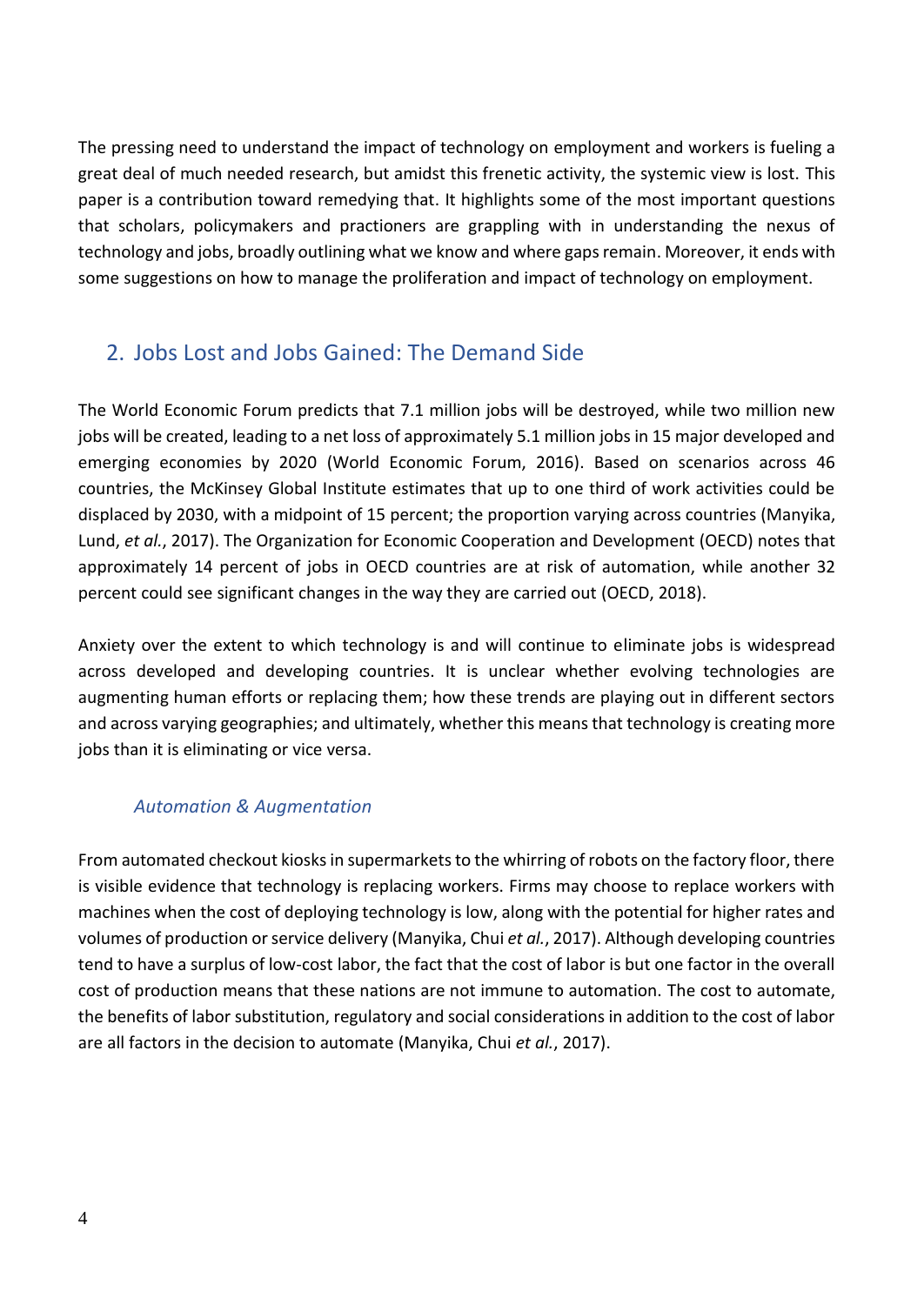But developed countries are currently experiencing the shift to automation faster than developing countries. China is an exception. In 2017, 48 percent of annual shipments of industrial robots were to developed countries, 11 percent to developing and less developed countries and 41 percent to China (International Federation of Robotics, 2018b).



Source: International Federation of Robotics, National

The automotive, electronics, metal and machinery industries deploy two-thirds of robots (World Bank, 2019). Estimates suggest that there will be a total of 2.6 million industrial robots worldwide by 2019 (Canning, Raja & Yazbeck, 2015).

These robots are replacing some workers. Foxconn Technology Group in China, the world's biggest electronics assembler, reduced its workforce by 30 percent after introducing robots into its production processes (*forthcoming* World Bank, 2019). E-commerce firm, Amazon, has reportedly deployed 30,000 robots in its warehouses worldwide (MSN, 2017). UK-based outsourcing firm, Capita, planned to replace 2,000 staff with automatons (Davies, 2016). Adidas – a German company - planned to open automated factories in the U.S. and Germany (The Economist, 2017).

But some companies are still holding out in the face of automation believing that a human production line can adapt to changes faster than industrial robots, that may take more time to realign and reprogram (Gibbs, 2016). In 2014, Toyota announced that it was replacing automated machines in some factories in Japan with heavily manual production lines staffed by humans. The company wanted to make sure that workers truly understood their work instead of feeding parts into machines and being helpless when one breaks down (International Federation of Robotics, 2018a).

These examples highlight instances when technology replaces humans. In other instances, technology augments human effort and vice versa. David Autor notes, "automation also complements labor, raises output in ways that lead to higher demand for labor, and interacts with adjustments in labor supply (Autor, 2015)." International logistics company DHL, for example, is using collaborative robots to perform packing, kitting and pre-retail tasks alongside humans (Demaitre, 2018). An application that provides information on weather patterns, for example, may help a farmer increase crop yields, expand the business, and generate a demand for more labor.

"Augmentation", Davenport and Kirby note, "…means starting with what humans do today and figuring out how that work could be deepened rather than diminished by a greater use of machines" (Davenport & Kirby, 2015). Thisrequires a five-step process in which humans actively work to identify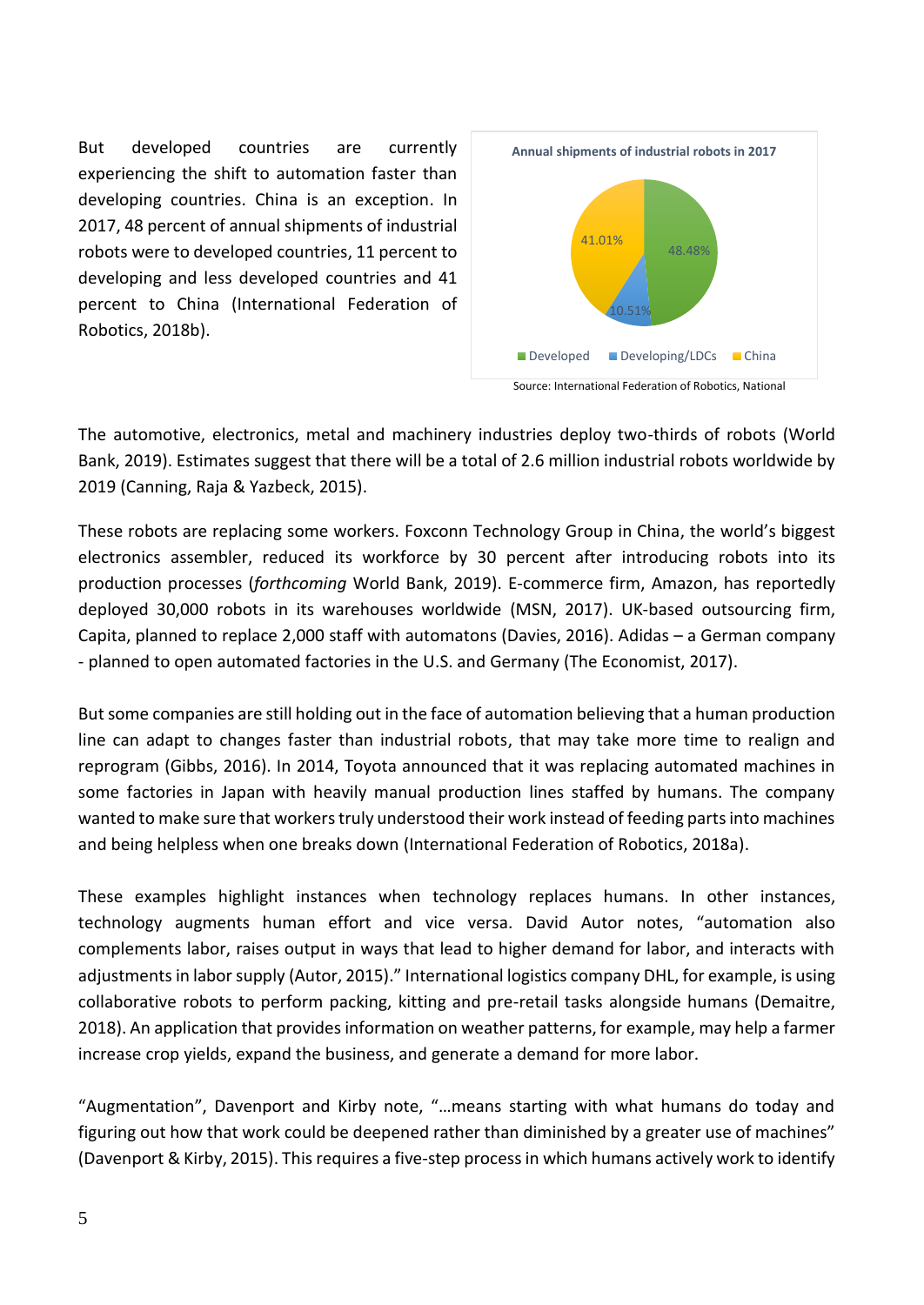which parts of the system could and should be automated based on the strengths and weaknesses of machines and those of humans (Davenport & Kirby, 2015). Ultimately, from the onset, humans should plan and build systems that maximize the capacities of both humans and machines. In his study of Digitization of Industrial Jobs in Germany, Hartmut Hirsch–Kreinsen ((2017)) makes a similar argument. He highlights the importance of deliberate work design that carefully assesses and manages the relationship between an organization and technology, the worker and technology, and the worker and the organization (Hirsch-Kreinsen, 2017).

Aside from the fact that augmentation reduces labor substitution, it can also be leveraged for other advantages. For instance, in a competitive luxury automobile market, customization has become a key distinguishing factor. Skilled workers that can understand the degree of customization required and deliver it with the help of technology are important to this end. This push and pull between automation and augmentation means that there is no clear answer to the question of which one will win, not least because technology continues to change. The likely scenario is that both will exist, eliminating some jobs and creating or supporting others across manufacturing, services and, increasingly, agriculture. But augmentation is clearly more desirable than automation, and this calls for a deliberate approach and incentive structures that support augmentation over automation.

### *Redistribution of Jobs Across Geographies*

Beyond how the effects of technology will vary across developed and developing countries and sectors and its interaction with humans, there is the question of how technology will redistribute jobs across geographies. Advancements in information and communications technologies enabled the creation of new jobs and an off-shoring of business process operations from developed nations to countries like India over the last two decades (Krishnamurthy, 2018). The jury is still out on whether advances in computing power, artificial intelligence and automation will shepherd the off-shoring of a new generation of business services or whether such previously outsourced functions will be performed at home (Galperin & Greppi, 2014).

Internet-based labor platforms have also been hailed for their ability to connect skilled workers in poor countries with better employment opportunities in developed economies – 'white-collar labor offshoring.' But Galperin and Greppi warn that these effects can be overestimated. They develop a model to determine the likelihood that a worker from a developing country will be hired by an employer from a developed country through Nubelo, the largest Spanish-speaking online labor platform. They find that after controlling for other factors, Spanish employers are more likely to hire Spanish workers than workers from Latin America, even when the task can be performed remotely (Galperin & Greppi, 2014). The study identifies several information-related frictions in online labor platforms that tend to favor workers located in geographic proximity to employers. These stymie the migration of white-collar jobs to developing countries.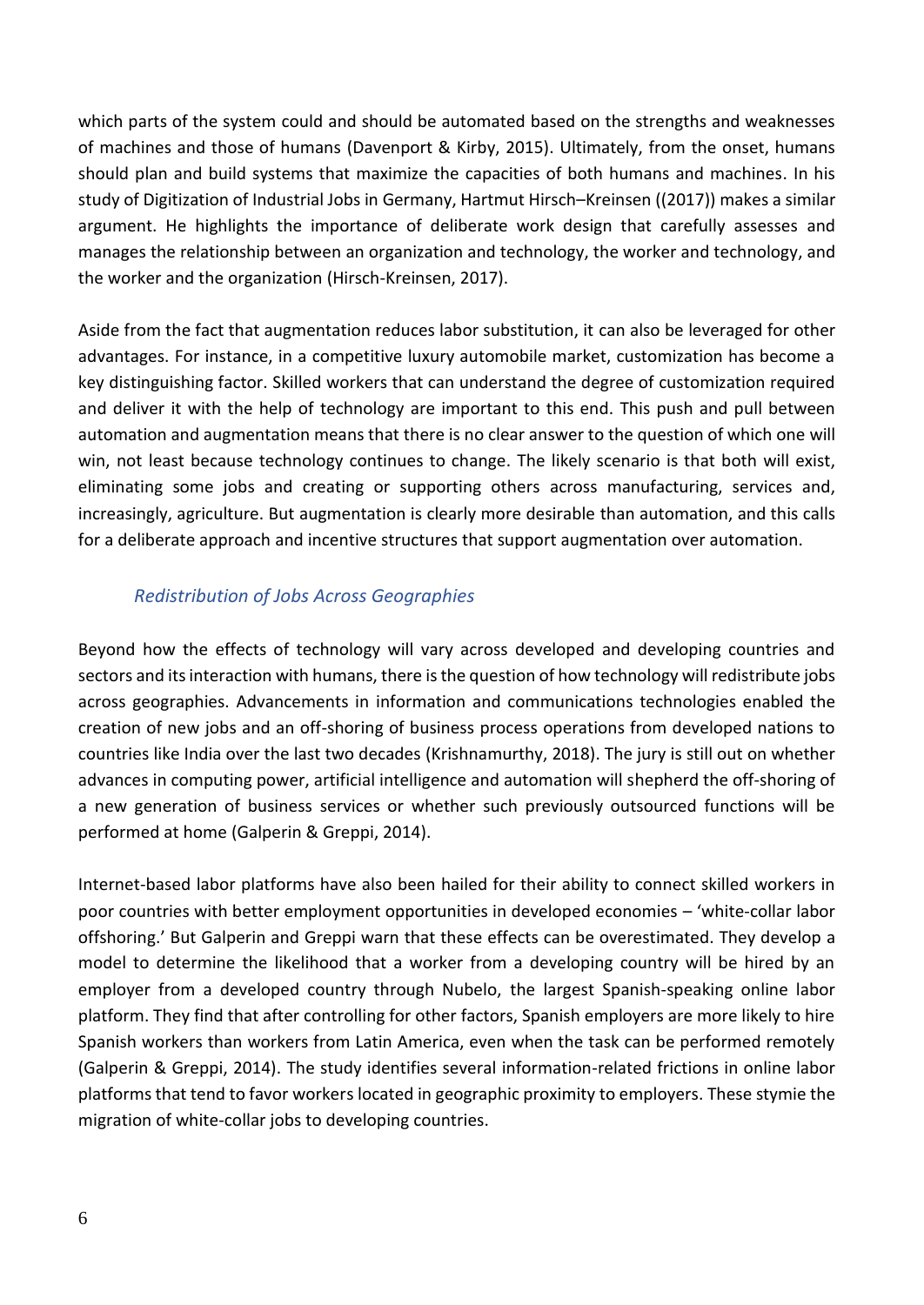Alongside the question about tech-enabled off-shoring is a question about the extent to which technology is also enabling a re-shoring of work -- that is, a shift back to domestic production, especially in manufacturing. Ricardian theory of international trade was premised on a world where nations traded in primary commodities or simple finished goods produced close to where they would be consumed. Cheaper technology and transportation upended these assumptions creating fragmented global supply chains in which multinational firms from developed countries outsourced certain production functions to developing and emerging economies (Dewan & Suedekum, 2017). But now, technology is enabling a re-shoring of work.

In 2017, Adidas relied on 3-D printing to establish two factories for speedy shoe production in Germany and the United States. This led to a loss of over 1000 jobs in Vietnam (World Bank, 2019). "The eroding cost advantage of emerging economies, the underestimation of the full cost of offshoring, the need for production to be close to markets and innovation, the protection of intellectual property and the need to balance cost savings and risk dispersion are all factors that have been proposed on why reshoring has become more important in recent years (De Backer et al, 2016)." Yet, data on such reshoring is limited, largely based on limited company surveys and anecdotal evidence (De Backer et al, 2016). The limited evidence suggests that the effects of reshoring on national economies are still limited (De Backer et al, 2016).

Reshoring does shorten supply chains, and the continued low cost of transportation ensures that companies can continue to access markets abroad even if the goods are produced at home. Whether offshoring or reshoring, both reflect the fact that technology enables footloose industries. These are industries that can relocate without incurring major changes in their cost of production. This geographic shuffling of economic activity because of technological advancement affects where and what kinds of jobs are created and lost.

### *Net Gain or Net Loss?*

While some jobs are more susceptible to automation and relocation, others, such as care work and hospitality, cannot be adequately performed by machines or remotely. Frey and Osborne (2017) present a framework for the kinds of tasks that cannot be automated easily. These include those that are related to (a) perception or manipulation, (b) those involving creative intelligence, and (c) those related to social intelligence such as care work (Frey & Osborne, 2017). Somewhere in between these two extremes are those systems and tasks that are augmented by technology. The complex ways in which technology and jobs interact make it difficult to assess whether the advent of technology amounts to, or will amount to, a net gain or a net loss of jobs in the aggregate (Aaronson & Housinger, 1999). In September of 2015, The World Technology Network held the first World Summit on Technological Unemployment (The World Technology Network, 2015), where scholars<sup>2</sup> including

<sup>2</sup> Robert Reich, former U.S. Secretary of Labor, political economist, professor, author, and political commentator; Joseph Stiglitz, Nobel Prize-winning economist; Larry Summers, Former U. S. Secretary of Treasury, economist, President Emeritus and Charles W. Eliot University Professor of Harvard University David Autor, co-leader of MIT's School Effectiveness and Inequality Initiative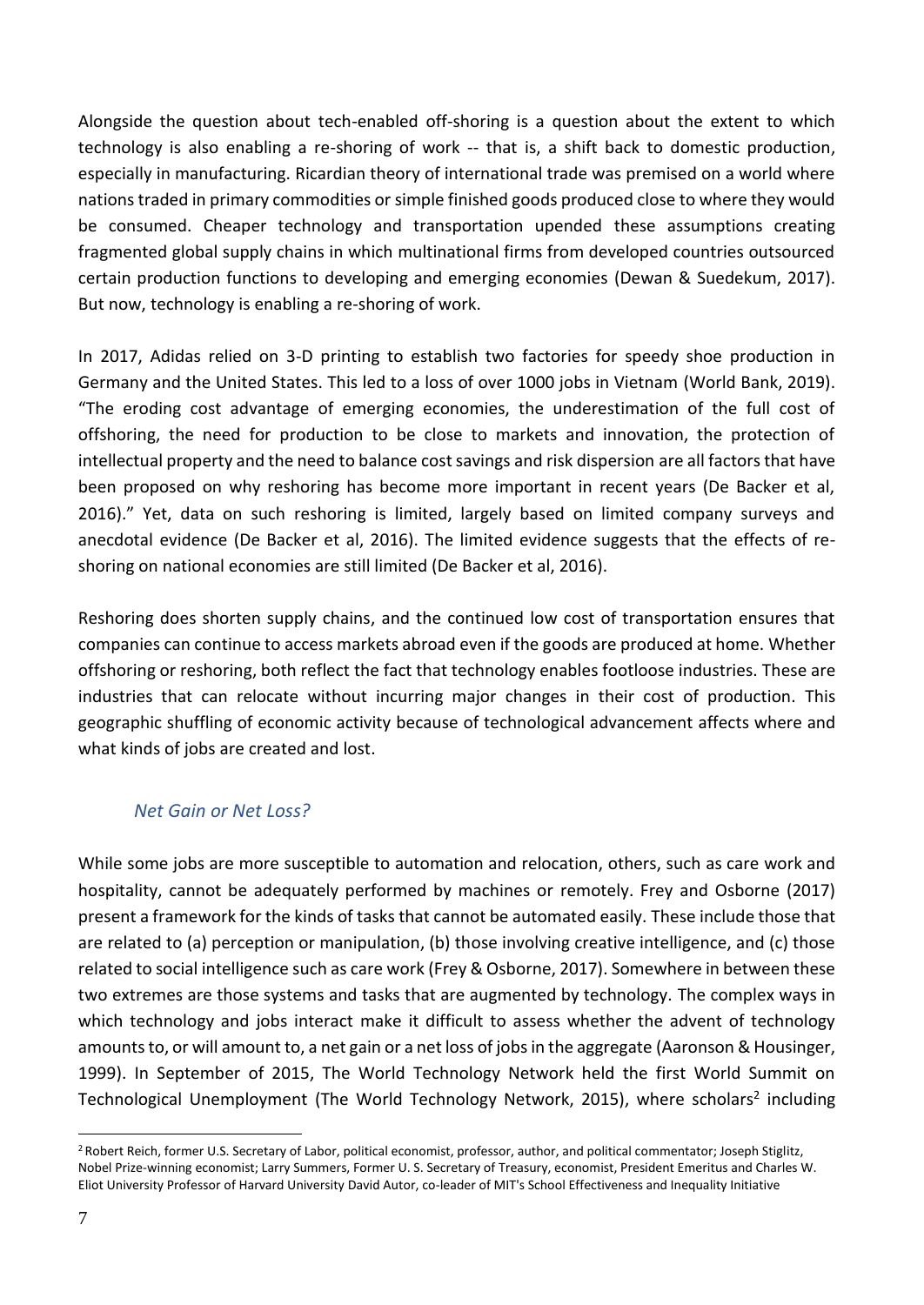Robert Reich, Joseph Stiglitz, Larry Summers, and David Autor agreed that, "[T]hough, "creative destruction," in which lost jobs are replaced with new ones, will be a factor, our newest technologies have the clear potential to eliminate many more jobs than we create (The World Technology Network, 2015)."

This fact lends itself to two key questions: who has access to jobs in this new technological world, and what actions are needed on the part of employers, workers and governments to manage the impact of technology? Sections three and four take each of these issues in turn.

# 3. Access to Work & Wages: The Supply Side

As technology alters the number and nature of jobs, it is also changing the demand for skills (Brynjolfsson & Mcafee, 2014; OECD, 2018). This has implications for wage's and labor's share of value added.

There now exists a broad consensus that technology is skill-biased. It brings "a shift … that favors skilled (e.g., more educated, more able, more experienced) labor over unskilled labor by increasing its relative productivity and, therefore, its relative demand" (Violante, 2008). What's more, as technology constantly alters labor markets, skilled workers have a greater ability to adapt to the churn, and those workers that can multi-task have a better chance of being retained (Violante, 2008).

Technological change in the  $18<sup>th</sup>$  and  $19<sup>th</sup>$  centuries was characterized by the development of mechanical systems that affected manual labor jobs. This was followed by transactional computers in the  $20<sup>th</sup>$  century that had an impact on administrative and service jobs. Today, computers can undertake cognitive and analytical tasks that intersect with knowledge work (Davenport & Kirby, 2016). This wave of technology narrows the set of activities in which labor adds value (Brynjolfsson & Mcafee, 2014; Frey & Osborne, 2013). Along these lines, research suggests that the employment share of high-skilled professionals is growing, while low-skill occupations that do not interact with new technology as much remain less affected (*figure 2*). But jobs in the middle of the distribution, such as those involving clerical tasks or manufacturing jobs, are hollowing out (Eichhorst & Souza, 2017). The skill-biased nature of technology is fueling job polarization (Autor, Levy & Murnane, 2003).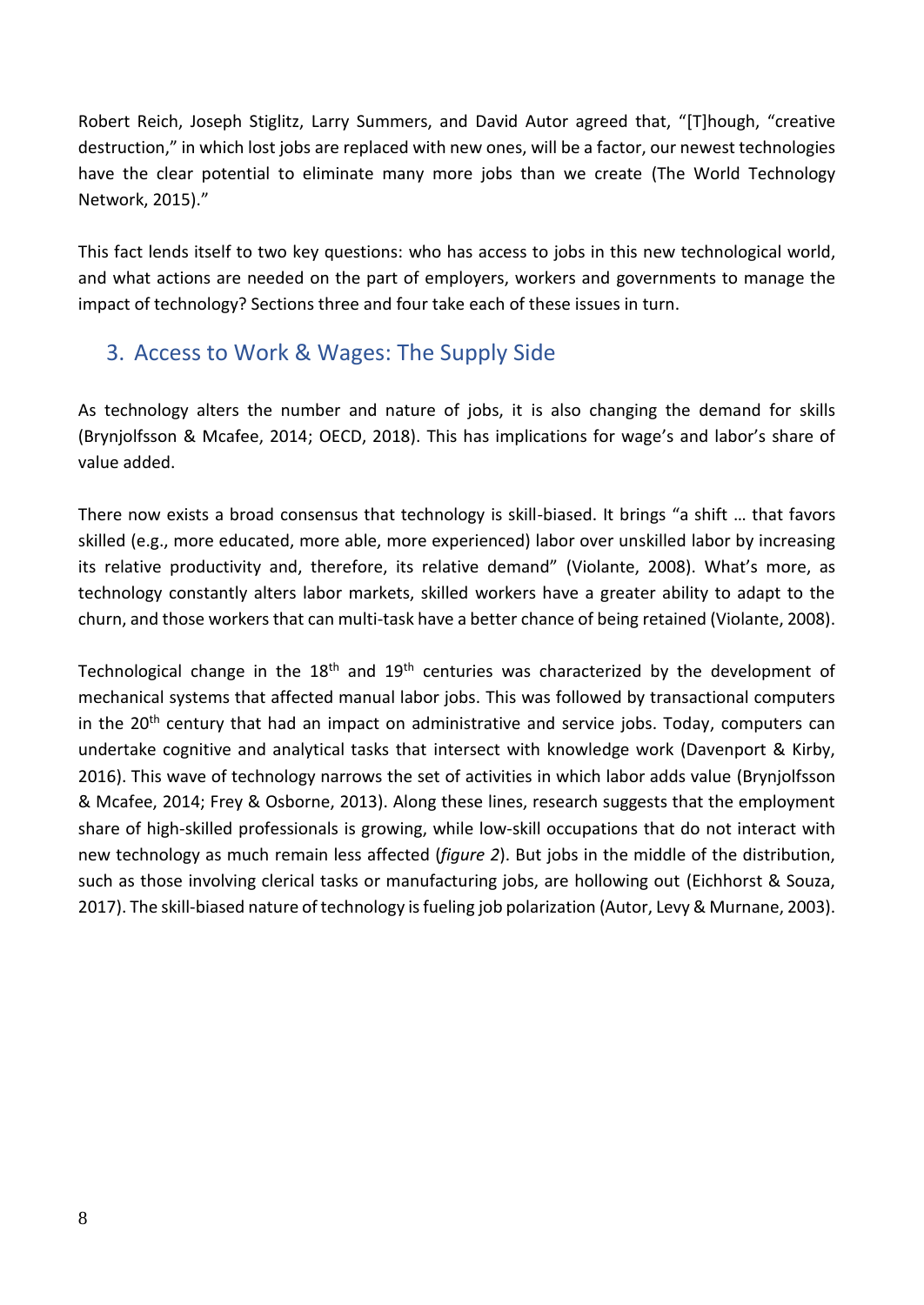

Job polarization across the world

Arguably, this phenomenon poses a bigger challenge in low-income countries. Low-income countries lack adequate social safety nets and redistribution mechanisms to cope with the churn that technology brings. One could dispute the efficacy of existing safety nets and redistribution mechanisms in developed countries in alleviating the economic pain of their citizens, but in many developing countries, the most basic of protection institutions are missing not just in practice, but also in policy. What's more, labor marketsin developing countries have large shares of the population in poverty, informality and with low levels of education. A hollowing out of medium-skilled jobs means that accessing better, more productive, opportunities becomes an even higher reach for those that are currently from disadvantaged segments. Going from a job that is focused on survival to one that is high-skilled is a much further leap.

This leap cannot be made without significant and urgent, though long-term, investments in human capital. In developing countries, many of which have large and growing youth populations, and where a large proportion of the population does not have access to basic quality education, the challenge of equipping young people with the skills they need to participate in a digital economy looms even larger (Dewan & Sarkar, 2017). Higher enrollment rates have not always translated into good quality education, and skills training will only have limited success if not built on a strong foundation of basic levels of good quality education (Dewan & Sarkar, 2017). Thus, the countries that need investments in human capital the most are the least able to provide them because of fiscal constraints exacerbated by demographic pressure.

Source: ILO, Trends Econometric Models, Nov. 2016 Note: Change in employment shares, in percentage points; forecasts after 2016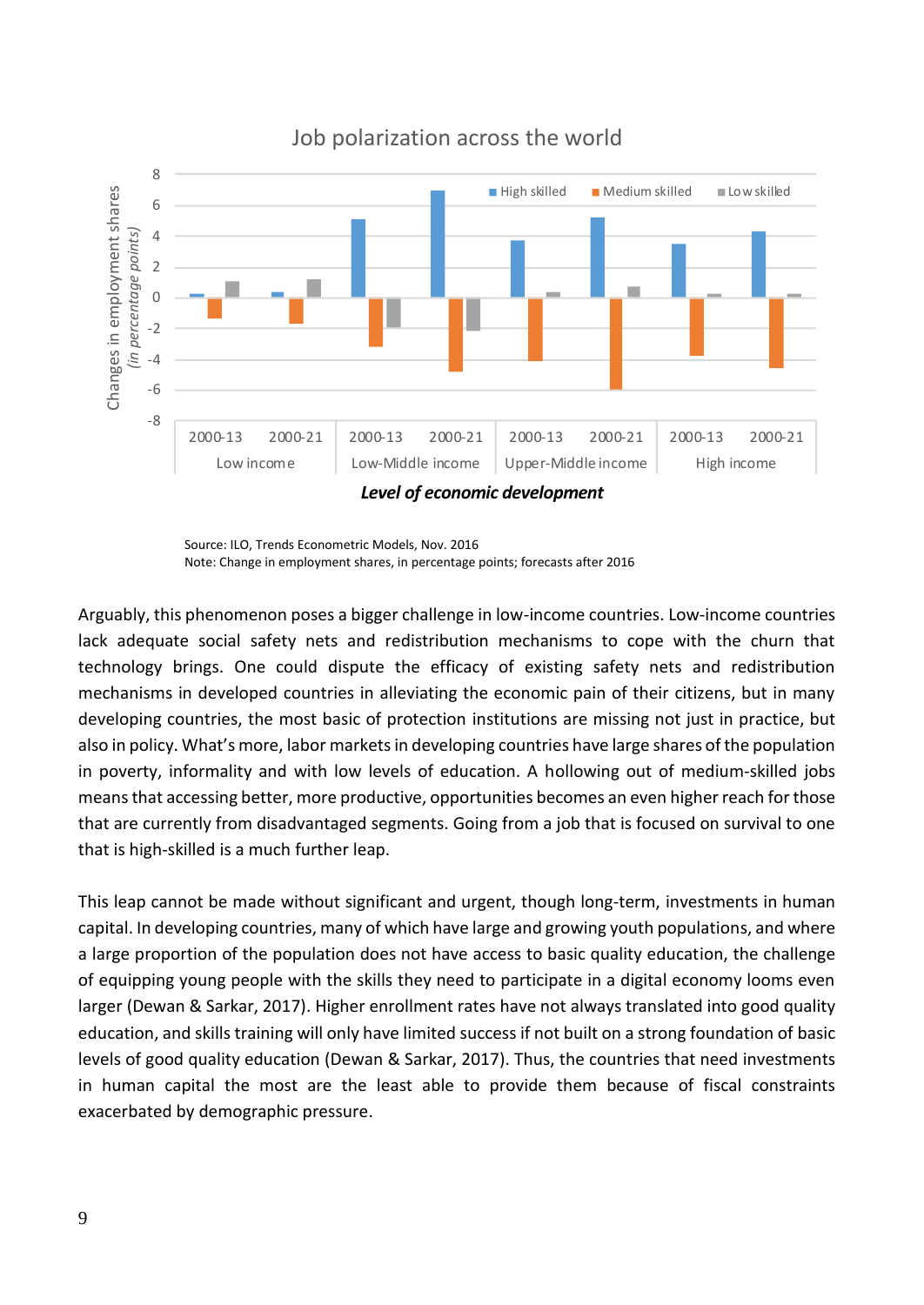The restructuring of employment, whether because of labor substitution or job polarization, has deep implications for wages. The destruction of jobs increases the labor surplus, exerting downward pressure on wages and working conditions as more workers compete for fewer available jobs. Alternatively, the wage bill may not rise as quickly as value-added (Autor & Salomons, 2018). In the case of skill-biased change, wage gains accrue to those at the top of the income and skill distribution (Autor, 2015). Those at the bottom continue to be in low-value added work with diminishing prospects for mobility because of the destruction of middle-skill jobs.

# 4. Managing the Impact

Against this backdrop, this section highlights three ways that stakeholders can be proactive in directing the impact of technology on jobs and workers.

1. Employers should institute 'work and systems design' that favor augmentation over labordisplacing automation

As noted earlier, augmentation is more desirable rather than labor displacing automation. However, this requires a deliberate 'work and systems design' that maximizes the productive potential of both individuals and machines (Davenport & Kirby, 2015; Hirsch-Kreinsen, 2017). The responsibility for this lies with employers, though there is a role for public regulation to both incentivize and possibly mandate such planning.

These new work systems will, and are already, altering tasks within jobs and associated education and skill requirements. The shifts in employment status to allow for more flexible working arrangements, contractual arrangements, and self-employment are already visible, but ongoing technology adoption is likely to exacerbate this trend and must be addressed through regulation.

### 2. Regulations must be adapted to protect workers as new work arrangements emerge

As technology upends traditional employment models, there is a need to revise regulation to help workers to adapt to the change and protect them against the churn that technology brings. This entails tackling three challenges. First, regulation must redefine the employee-employer relationship. Second, it must ensure that all workers are afforded a basic level of social protection, irrespective of their employment status. Finally, governments must invest appropriately in developing education and skills to prepare workers for a digital world. Taking each of these in turn.

### 2a. Clarifying the employer-employee relationship

Technology now affords workers greater flexibility in where and when they perform their work. Some workers, such as women trying to balance domestic responsibilities with income generation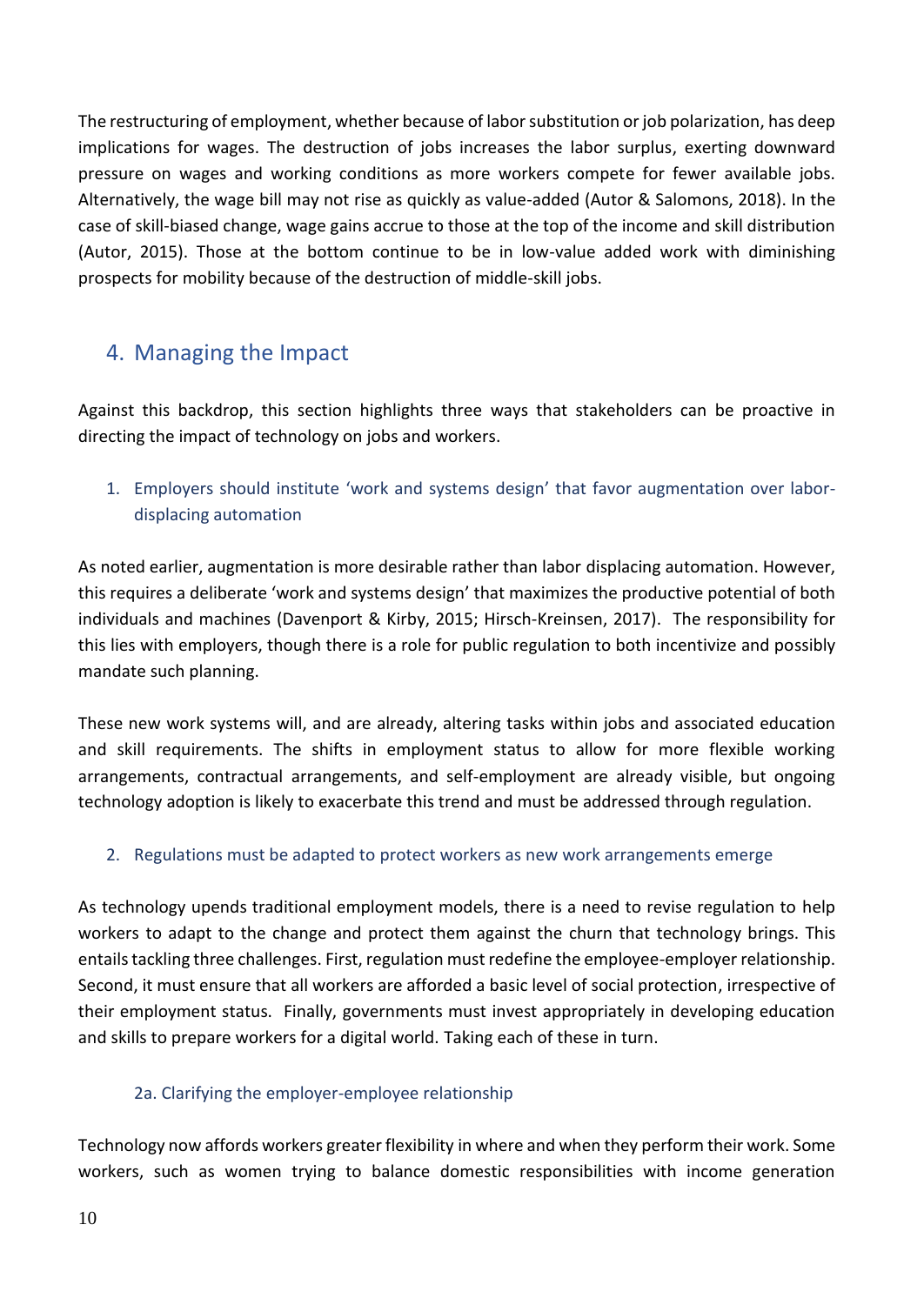activities, or the disabled that face mobility constraints, may benefit from such flexible work arrangements. But this breaking down of 'office culture' and norms related to place and time in the gig economy have also spawned a shift toward temporary and freelance work that weakens work security. In the absence of state provision of social protection, these self-employed, temporary, freelance workers are left to fend for themselves and are more vulnerable to shocks.

The emergence of the platform economy and flexible work arrangements are spurring a rise of contractual work and have blurred the lines between those that are self-employed, and those that work for an employer (Work and Permissions Committee, 2017). Platform providers do not see themselves as employers or human resource organizations, but rather intermediaries that deliver a technological solution to connect service providers with market demand (Bajwa et al., 2018).3

This shift in work engagements and opacity in the employer-employee relationship means that it is unclear who is responsible for providing job security, occupational safety, and social protection including health and disability insurance and pensions. This also has implications for working conditions such as working hours, breaks and sick leave. This loosening of protections is often referred to as the growing precarity in labor markets.

In order to ensure safe and just working conditions, regulations must define the employee-employer relationship. The California Supreme Court, for instance, adopted the simpler "suffer or permit" test under which the law presumes a worker to be an employee, entitled to overtime pay, meal and rest breaks (Eaton, 2018). A worker is considered an independent contractor only if the hiring entity meets each part of an "ABC" test: (a) The worker is free from the type and degree of control and direction the hiring entity typically exercises over its employees; and (b) the worker performs work outside the scope of the hiring entity's business, and whose work therefore would not ordinarily be viewed by others as working in the hiring entity's business; and (c) the worker is customarily engaged in an independently established trade, occupation, or business, taking such steps as incorporating his or her business, getting a business, trade license or advertising (Eaton, 2018).

Similarly, Germany identifies a further category of workers that fall outside of the definition of what is traditionally understood as an employee - "employee-like persons" or quasi workers that are not fully reliant on employers as regular employees are, but rather only economically dependent (Ford *et al.*, 2017). Some protections such as paid leave and protection against discrimination are extended to these workers through government regulation to be enacted through the firm, albeit on a piecemeal basis (Ford *et al.*, 2017). But the terms of these protections are subject to judicial scrutiny and workers are entitled to bargain collectively. Spain too has a statute that includes a new category of economically dependent self-employed workers (Ford *et al.*, 2017).

<sup>&</sup>lt;sup>3</sup> Yet anecdotal evidence suggests that the degree of control exercised by platforms on workers is comparable to that of traditional employers. Platforms also reserve the power to unilaterally change terms of agreement without soliciting worker input (Bajwa *et al.*, 2018).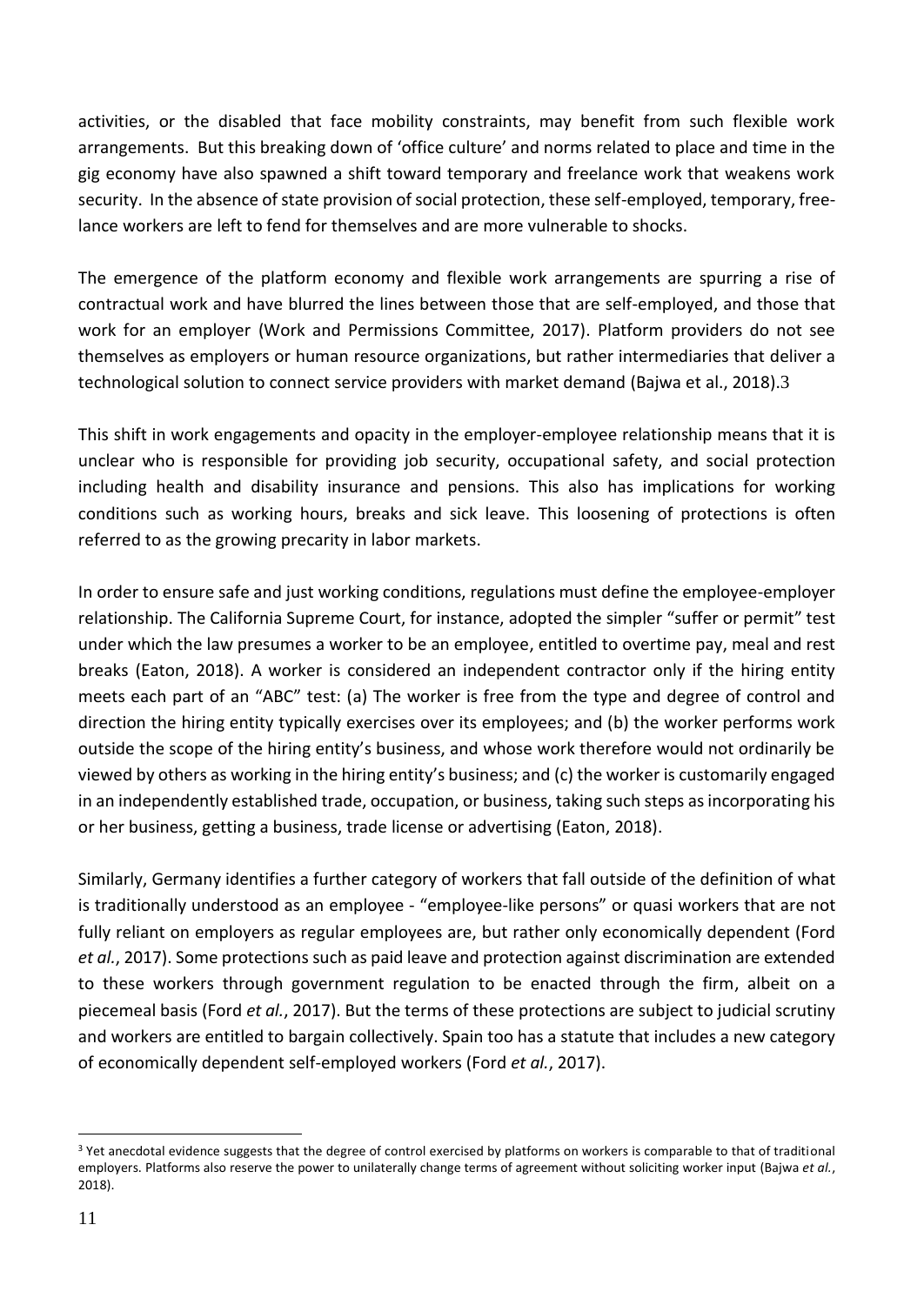#### 2b. Social protection matters

Beyond clarifying the employee-employer relationship there is a need to protect workers in the face of growing precarity, and to smooth consumption through the churn. Governments should focus on redistributive policies to ensure that the gains from higher levels of efficiency and productivity are shared widely (Loungani, 2016). Whether the net impact of technology is job creating or job destroying is arguably less important than the acknowledgement that robotization, artificial intelligence, and the platform economy<sup>4</sup> are displacing some workers. This calls for safety nets to protect displaced workers from the inevitable churn that comes with technology.

Policies must afford workers a basic degree of social protection regardless of their employment status -- in part-time, full-time, fixed-term or short-term contracts; temporary agency work; forms of selfemployment or own-account workers (Eichhorst & Souza, 2017). Recognizing this need, recent years have seen a renewed interest in the debate about protecting workers rather than jobs (World Bank, 2013), and the emergence of the debate on a Universal Basic Income (World Bank, 2019).

#### 2c. Invest in human capital

The notion that youth must be equipped with transferable and digital skills and that governments must invest in training for workers to help them retool for this new digital world is widely accepted. But there is no one-size fits all when it comes to models of skills development. Skills training models in Germany, Switzerland and South Korea build on the foundation of a good quality education. This is not necessarily the case in many developing countries where youth lack basic literacy and numeracy (Dewan and Sarkar, 2017). Governments must make the necessary investments to ensure that children are receiving good quality, basic education, and that digital skills and other forms of training build on this requisite level of education.

Furthermore, in developing countries with highly heterogeneous labor markets, the potential for technology to exacerbate inequalities further looms large. It is essential that governments recognize that education and skills training are urgent and necessary, though not sufficient (Ernst et al. 2018).

### 3. Explore new ways of organizing workers and leverage technology to do so

Platform economy companies have come under scrutiny for using their business models to skirt tax and labor regulations, but those firms have also aggregated large groups of workers that may have otherwise worked as disconnected, self-employed individuals. Even though workers using Uber-like platforms are not legally considered employees, they often perceive themselves as working for a company. As such, they can make demands. Fanggidae et al. (2016) illustrate how new forms of organizing and bargaining are emerging among platform economy workers in the global South. These

 $\overline{a}$ <sup>4</sup> The platform economy firms can be defined as those that link labor demand and supply through an internet-based/ digital platform.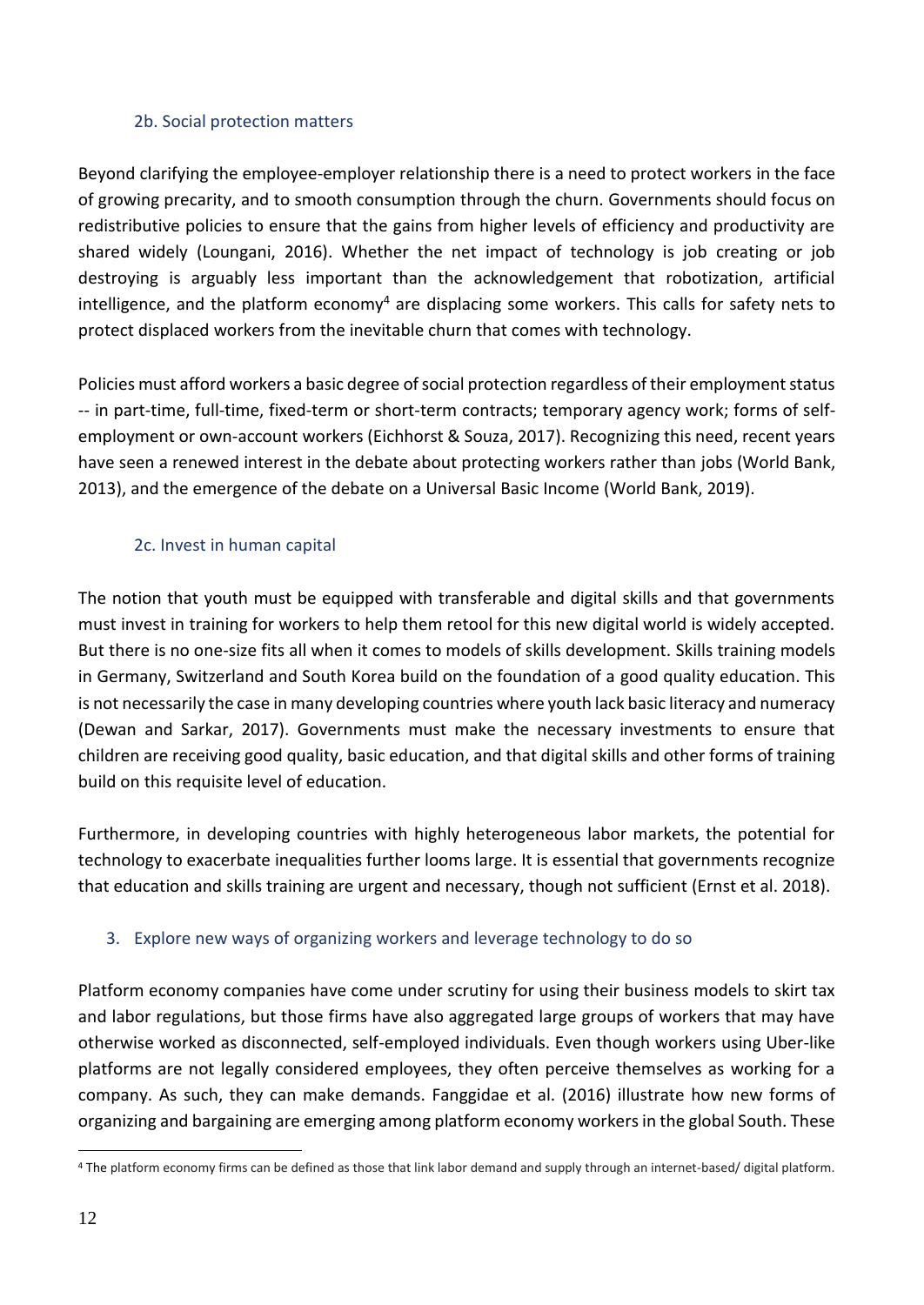nascent workers' organizations share information using digital technologies like WhatsApp and other social media platforms, frequently finding creative ways to subvert the power asymmetries between employers and workers.

This evidence suggests that technology, and particularly the growth of the platform economy, can have the effect of organizing systems of work, especially in the transportation and service sectors that otherwise tend to operate in disaggregated, decentralized and informal ways (Dewan & Randolph, 2016). The rise of GoJek in Indonesia provides a stylized example.5 Given this centralization and aggregation of work in such sectors, the platform economy, for instance, places workers in employment relationships that are perhaps more organized than other forms of selfemployment would be (Randolph & Dewan, 2017).

# 3 Conclusion

The Fourth Industrial Revolution is altering the quantity and quality of jobs, the nature of tasks within jobs, the associated education and skill requirements, as well as employment relationships. Understanding these changes is critical to crafting appropriate policy responses that can help labor markets – the businesses and workers within them, adjust to the pace and scale of change.

This paper highlights how existing literature and discourse tease out the technology and employment nexus. What the net impact of technology is on jobs is difficult to parse out. The uncertainty is not just about the future. Whether technology is labor substituting or augmenting; whether it fuels offshoring or reshoring; whether it widens income and wage disparities; these are all questions that continue to plague policymakers, scholars and practitioners today. This is because the technology and jobs relationship is anything but straightforward; it is layered and complex. Technology is not a monolith: artificial intelligence, robotics and the platform economy all have varying impacts. The uncertainty is compounded by a lack of data, especially for developing countries, as well as the inability for policy and regulations to keep pace with the speed and scale of change.

This paper surveys existing literature and evidence to illustrate how technology is at once jobaugmenting and job-displacing, and how these effects vary across sectors and geographies. It also provides some insight into the troubling trend of skill-biased technical change that is hollowing out mid-skill level jobs with consequences for working conditions and wages. The persistent uncertainty skews the focus toward how the technology story will play out rather than on how to manage it. But this paper underscores the need to go beyond the focus on the impact of technology to urgently assess, design and implement these mechanisms to manage it now.

<sup>5</sup> GoJek is a transportation provider in Indonesia that uses an Uber-like platform to link riders to motorcycle taxi drivers – an occupation that has long existed in Indonesia but was never formally organized. The company has seen meteoric growth. As of June 2016, the platform processed about 667,000 bookings per day (Lee, 2016).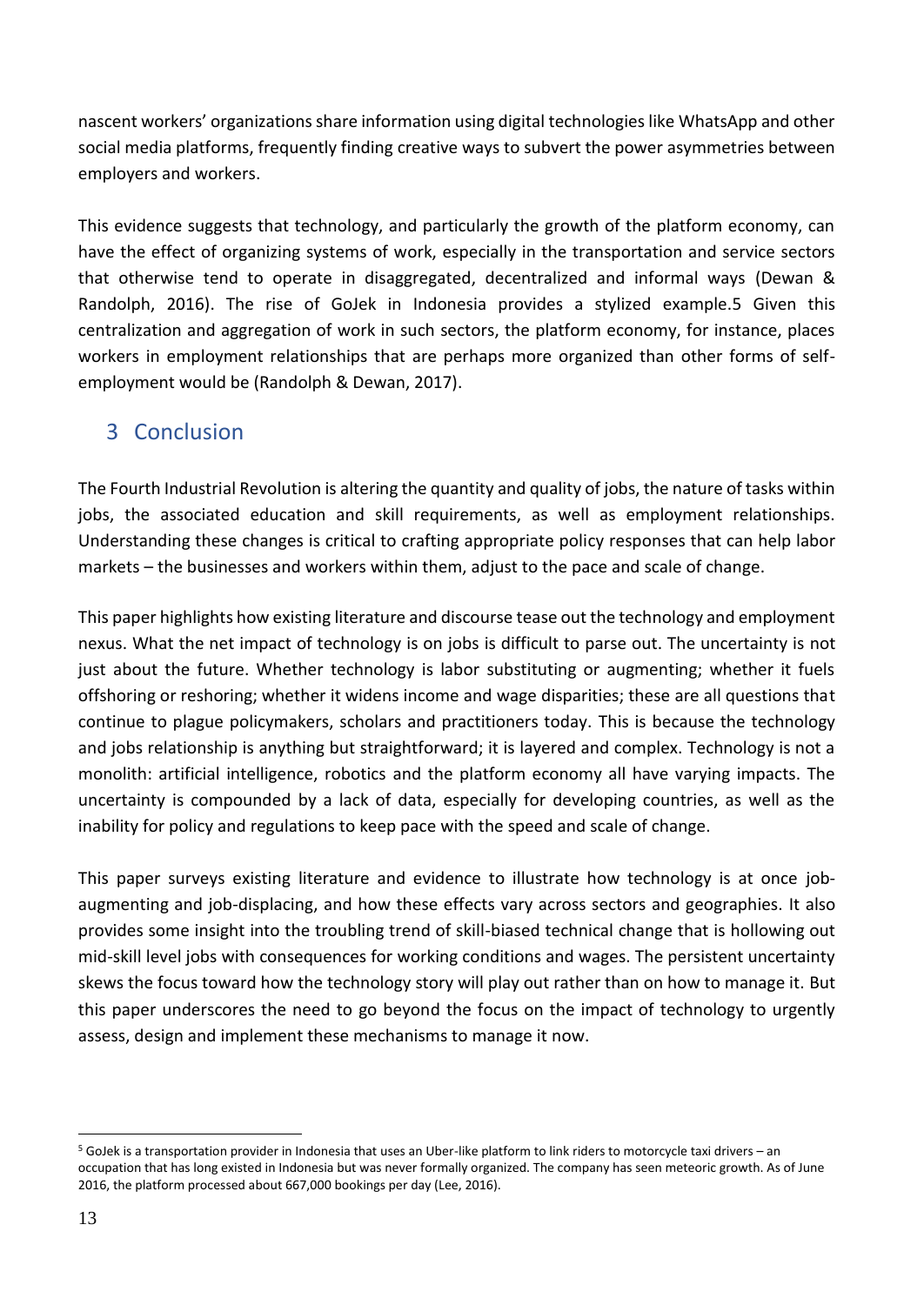#### **References**

Aaronson, D., & Housinger, K. (1999). The impact of technology on displacement and re-employment. *Economic Perspectives*, *23*, 14.

Autor, D. H. (2015). Why Are There Still So Many Jobs? The History and Future of Workplace Automation. *Journal of Economic Perspectives*, *29*(3), 3–30. https://doi.org/10.1257/jep.29.3.3

Autor, D., Levy, F., & Murnane, R. (2003). The Skill Content of Recent Technological Change: An empirical Exploration. *The Quarterly Journal of Economics*, (November), 1279–1333. https://doi.org/10.1017/S1473550417000143

Autor, D., & Salomons, A. (2018). *Is Automation Labor-Displacing? Productivity Growth, Employment, and the Labor Share*. https://doi.org/10.3386/w24871

Bajwa, U., Knorr, L., Di-Ruggiero, E., Gastaldo, D., & Zendel, A. (2018). *Towards an understanding of workers' experiences in the global gig economy*. Retrieved from https://www.glomhi.org/gigs.html

Brynjolfsson, E., & Mcafee, A. (2014). *The Second Machine Age*.

Canning, D., Raja, S., & Yazbeck, A. (2015). *Africa's Demographic Transition: Dividend or Disaster?* https://doi.org/10.1596/978-1-4648-0489-2

Davenport, T. (2018). On AI and Jobs, We Are All Augmentarians Now. Retrieved from https://www.forbes.com/sites/tomdavenport/2018/06/08/on-ai-and-jobs-we-are-all-augmentariansnow/#265377b4980a

Davenport, T., & Kirby, J. (2015). Beyond Automation. *Harvard Business Review*. Retrieved from https://hbr.org/2015/06/beyond-automation

Davenport, T., & Kirby, J. (2016). Just How Smart Are Smart Machines? *MIT Sloan Management Review*, (Spring Issue). Retrieved from https://sloanreview.mit.edu/article/just-how-smart-are-smart-machines/

Davies, R. (2016). Capita to replace staff with robots to save money. Retrieved from https://www.theguardian.com/business/2016/dec/08/capita-to-replace-staff-with-robots-to-save-money

Demaitre, E. (2018). DHL Looks to Collaborative Piece Picking for Flexibility, Optimizing Workforce. Retrieved from https://www.roboticsbusinessreview.com/supply-chain/dhl-collaborative-piece-picking-address-speed/

Dewan, S., & Randolph, G. (2016). *Transformations in Technology, Transformations in Work*. Retrieved from http://www.justjobsnetwork.org/wp-content/pubs/reports/transformations\_in\_technology\_report.pdf

Dewan, S., & Sarkar, U. (2017). *From Education to Employability: Preparing South Asian Youth for the World of Work*.

Dewan, S., & Suedekum, J. (2017). The Global Deal and Trade: Harnessing the Benefits for Greater Development, Equality and Growth, (November), 1–14.

Eaton, D. (2018). California Supreme Court narrowly defines independent contractor. Retrieved from http://www.sandiegouniontribune.com/business/economy/sd-fi-eaton-20180514-story.html

Eichhorst, W., & Souza, A. P. de. (2017). *The Future of Work: Good Jobs for All? International Panel on Social Progress*. Retrieved from https://comment.ipsp.org/sites/default/files/pdf/chapter\_7\_- \_the\_future\_of\_work\_good\_jobs\_for\_all\_ipsp\_commenting\_platform.pdf

Fanggidae, V., Sagala, M. P., Ningrum, D. R., & Prakarsa, P. (2016). *On-Demand transport workers in Indonesia*. *Transformations in Technology, Transformations in Work*.

Ford, C., Stuart, M., Joyce, S., Oliver, L., Valizade, D., Alberti, G., … Carson, C. (2017). *The Social Protection of Workers in the Platform Economy*. *Directorate General for Internal Policies*.

Frey, C. B., & Osborne, M. A. (2013). *The Future of Employment: How Susceptible are Jobs to Computerisation* (Vol. 2013). https://doi.org/10.1016/j.techfore.2016.08.019

Galperin, H., & Greppi, C. (2014). *Geographical Discrimination in Digital Labor Platforms*. *Harvard Business Review*. Retrieved from https://hbr.org/2014/05/robots-are-starting-to-make-offshoring-less-attractive

Gibbs, S. (2016). Mercedes-Benz swaps robots for people on its assembly lines. Retrieved from https://www.theguardian.com/technology/2016/feb/26/mercedes-benz-robots-people-assembly-lines

Hirsch-Kreinsen, H. (2017). Digitization of Industrial Work in Germany: Prospects and Design Options. *Osservatorio Internazionale e Comparato*, (January), 205–227. https://doi.org/10.1038/nmat2745

ILO. (2017). ILO Centenary Initiatives. Retrieved from https://www.ilo.org/global/topics/future-ofwork/WCMS\_546802/lang--en/index.htm

International Federation of Robotics. (2018a). *Robots and the Workplace of the Future*. Retrieved from https://ifr.org/downloads/papers/IFR\_Robots\_and\_the\_Workplace\_of\_the\_Future\_Positioning\_Paper.pdf

International Federation of Robotics. (2018b). *World Robotics 2018 Industrial Robots*. *International Federation of Robotics*.

Krishnamurthy, M. (2018). *1-800-Worlds The Making of the Indian Call Centre Economy*. Retrieved from https://global.oup.com/academic/product/1-800-worlds-9780199476053?cc=us&lang=en&#